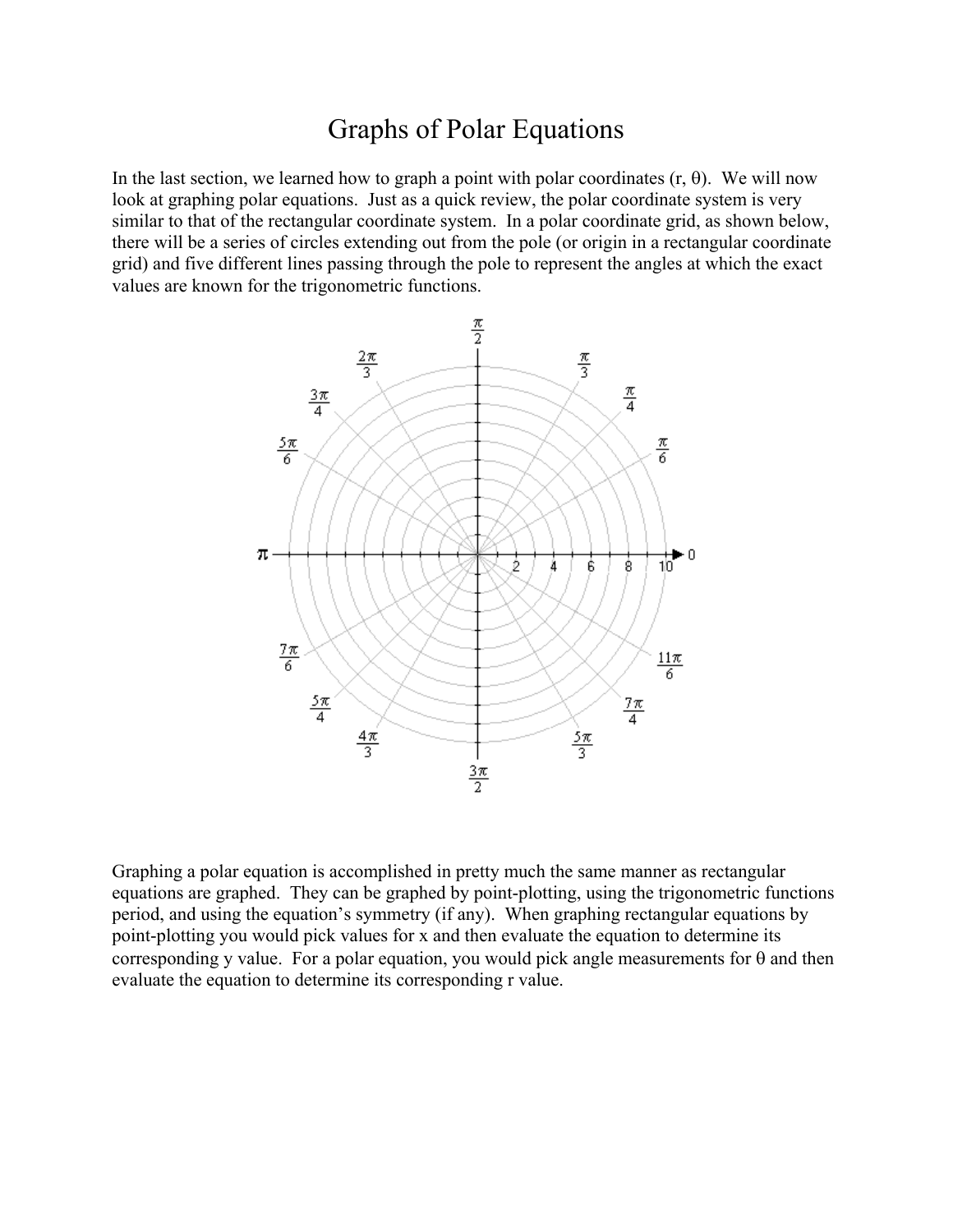Symmetry tests for polar coordinates

- 1. Replace  $\theta$  with - $\theta$ . If an equivalent equation results, the graph is symmetric with respect to the polar axis.
- 2. Replace  $\theta$  with - $\theta$  and r with -r. If an equivalent equation results, the graph is symmetric with respect to  $\theta =$ 2  $\frac{\pi}{2}$ .
- 3. Replace r with -r. If an equivalent equation results, the graph is symmetric with respect to the pole.

Note: It is possible for a polar equation to fail a test and still exhibit that type of symmetry when you finish graphing the function over a full period.

When you started to graph functions (in rectangular form) you stared by learning the basic shapes of certain functions such as lines, parabolas, circles, square roots, and absolute value functions just to name a few. Polar equations also have some general types of equations. Learning to recognize the formulas of these equations will help in sketching the graphs.

Circles in Polar Form

1.  $r = a \cos \theta$  is a circle where "a" is the diameter of the circle that has its left-most edge at the pole.



2.  $r = a \sin \theta$  is a circle where "a" is the diameter of the circle that has its bottom-most edge at the pole.

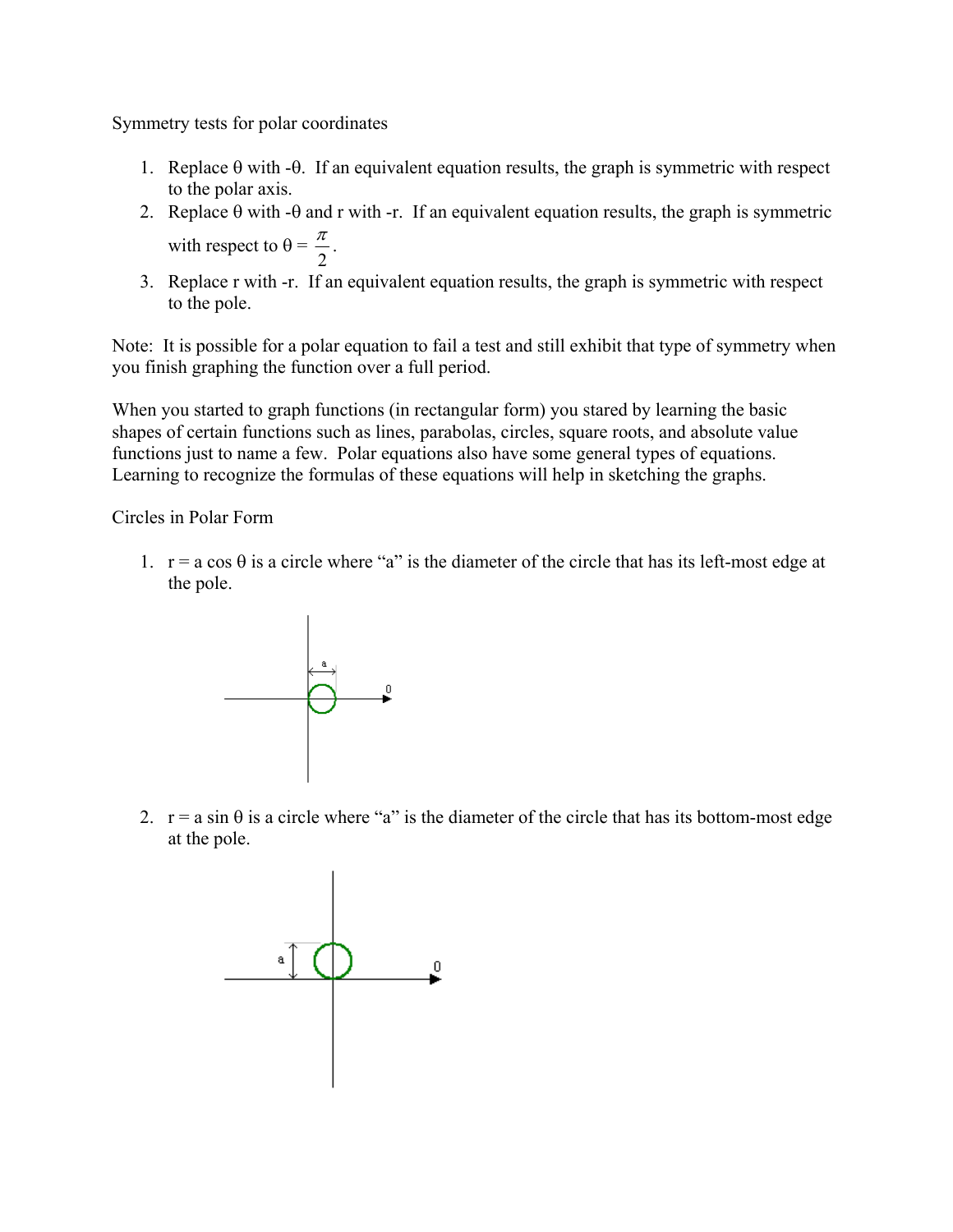Limaçons (Snails)

- 1.  $r = a \pm b \sin \theta$ , where  $a > 0$  and  $b > 0$
- 2.  $r = a \pm b \cos \theta$ , where  $a > 0$  and  $b > 0$

 The limaçons containing sine will be above the horizontal axis if the sign between a and b is plus or below the horizontal axis if the sign if minus. If the limaçon contains the function cosine then the graph will be either to the right of the vertical axis if the sign is plus or to the left if the sign is minus.

The ratio of  $\frac{a}{b}$  will determine the exact shape of the limaçon



The graphs of limaçons with cosine would have similar shapes but along the horizontal axis.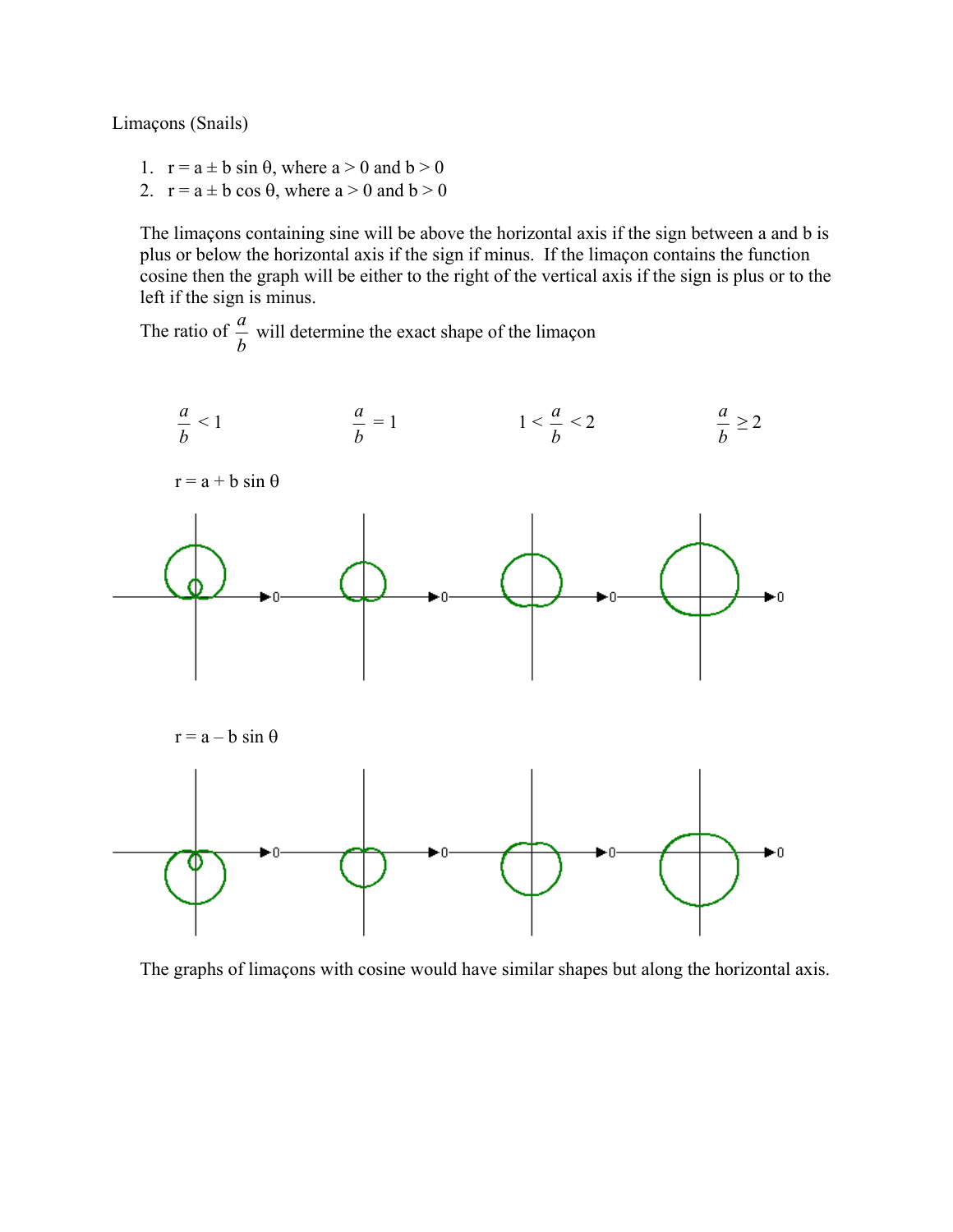Rose Curves

A rose curve is a graph that is produced from a polar equation in the form of:

 $r = a \sin n\theta$  or  $r = a \cos n\theta$ , where  $a \neq 0$  and n is an integer > 1

They are called rose curves because the loops that are formed resemble petals. The number of petals that are present will depend on the value of n. The value of a will determine the length of the petals.

If n is an even integer, then the rose will have 2n petals.



If n is an odd integer, then the rose will have n petals.



Lemniscates

The last type of polar equation that we will cover here is the lemniscates, which has the shape of a figure-8 or a propeller. Lemniscates have the general polar equation of:

 $r^2 = a^2 \sin 2\theta$  or  $r^2 = a^2 \cos 2\theta$ , where  $a \neq 0$ 

A lemniscate containing the sine function will be symmetric to the pole while the lemniscate containing the cosine function will be symmetric to the polar axis, to  $\theta$  = 2  $\frac{\pi}{2}$ , and the pole.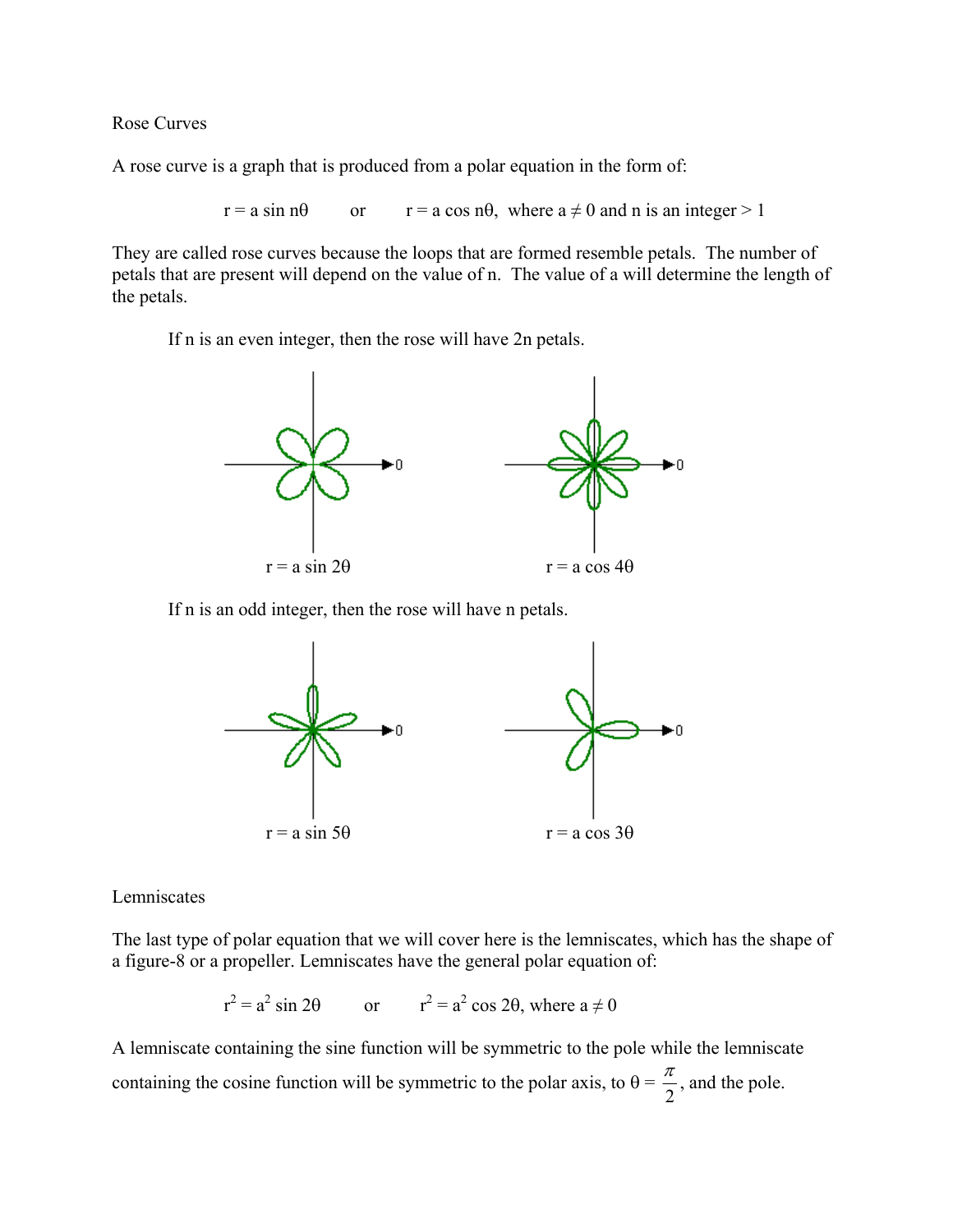

**Example 1:** Graph the polar equation  $r = 1 - 2 \cos \theta$ .

Solution:

Identify the type of polar equation

The polar equation is in the form of a limaçon,  $r = a - b \cos \theta$ .

Find the ratio of  $\frac{a}{b}$  to determine the equation's general shape

$$
\frac{a}{b}=\frac{1}{2}
$$

 Since the ratio is less than 1, it will have both an inner and outer loop. The loops will be along the polar axis since the function is cosine and will loop to the left since the sign between a and b is minus.

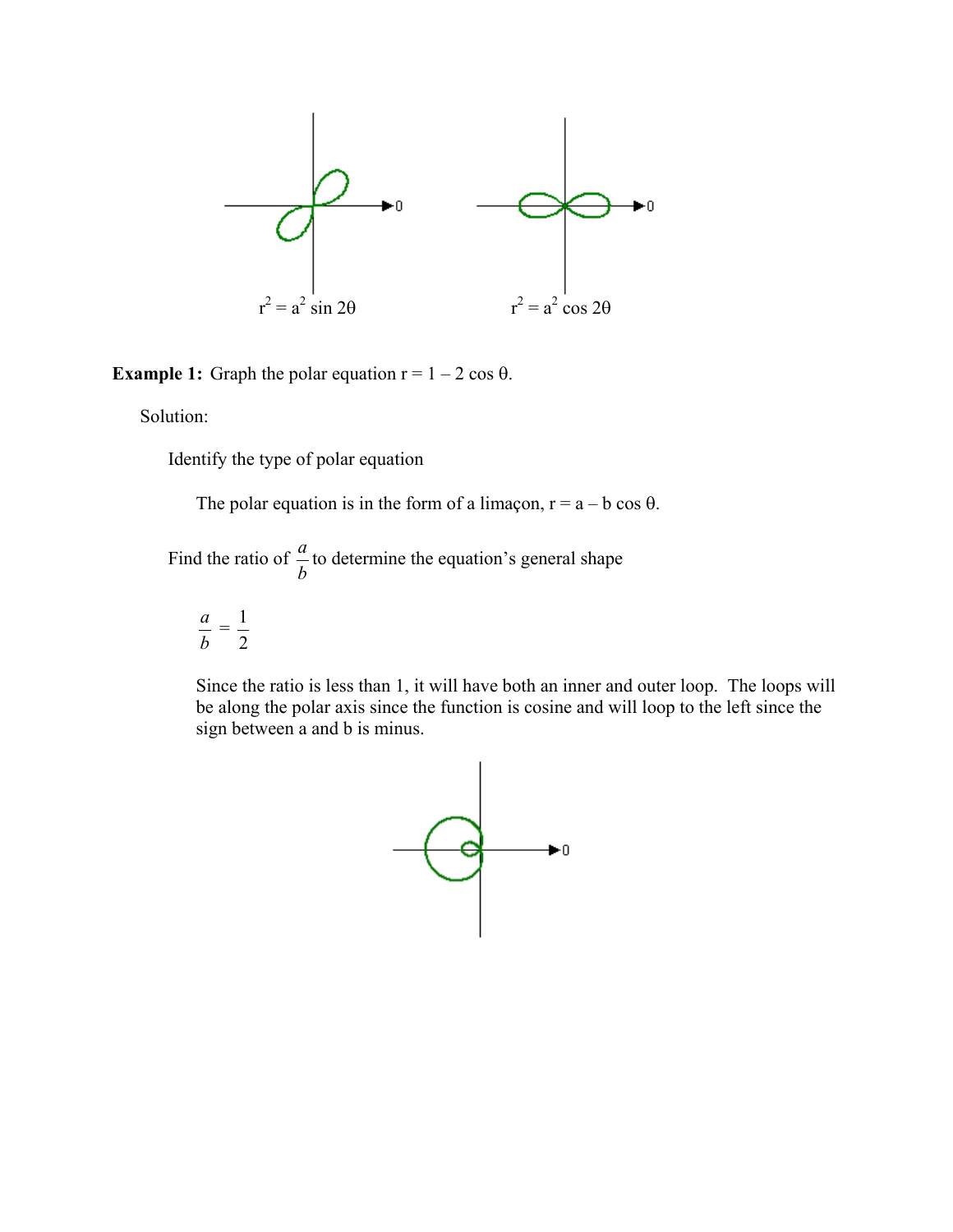## **Example 1 (Continued):**

Test for symmetry

| Polar axis                | $\theta = \frac{\pi}{4}$   | Pole                     |
|---------------------------|----------------------------|--------------------------|
| $r = 1 - 2 \cos \theta$   | $r = 1 - 2 \cos \theta$    | $r = 1 - 2 \cos \theta$  |
| $r = 1 - 2 \cos(-\theta)$ | $-r = 1 - 2 \cos(-\theta)$ | $-r = 1 - 2 \cos \theta$ |
| $r = 1 - 2 \cos \theta$   | $-r = 1 - 2 \cos \theta$   | $r = -1 + 2 \cos \theta$ |
|                           | $r = -1 + 2 \cos \theta$   |                          |
|                           |                            |                          |
| Passes symmetry test      | Fails symmetry test        | Fails symmetry test      |

Evaluate r at different values of θ

 Since the equation passes the test for symmetry to the polar axis, we only need to evaluate the equation over the interval  $[0, \pi]$  and then reflect the graph about the polar axis.

| $\theta$         | $r = 1 - 2 \cos \theta$                                                                      | $(r, \theta)$            |
|------------------|----------------------------------------------------------------------------------------------|--------------------------|
| $\boldsymbol{0}$ | $1 - 2 \cos 0 =$                                                                             | $(0, -1)$                |
|                  | $1-2 * 1=$                                                                                   |                          |
|                  | $1 - 2 = -1$                                                                                 |                          |
| $\frac{\pi}{6}$  | $\begin{vmatrix} 1-2 \cos \frac{\pi}{6} = \\ 1-2 * \frac{\sqrt{3}}{2} = \end{vmatrix}$       | $(\frac{\pi}{6}, -0.73)$ |
|                  |                                                                                              |                          |
|                  | $1 - \sqrt{3} \approx -0.73$                                                                 |                          |
| $\frac{\pi}{4}$  | $1-2 \cos \frac{\pi}{4} =$<br>$1-2 \cdot \frac{\sqrt{2}}{2} =$<br>$1-\sqrt{2} \approx -0.41$ | $(\frac{\pi}{4}, -0.41)$ |
|                  |                                                                                              |                          |
|                  |                                                                                              |                          |
| $rac{\pi}{3}$    | $1-2 \cos \frac{\pi}{3} =$                                                                   | $(\frac{\pi}{3},0)$      |
|                  | $1-2*\frac{1}{2}=$                                                                           |                          |
|                  | $1 - 1 = 0$                                                                                  |                          |
| $\frac{\pi}{2}$  | $1 - 2 \cos \frac{\pi}{2} =$                                                                 | $(\frac{\pi}{2}, 1)$     |
|                  | $1-2 * 0 =$                                                                                  |                          |
|                  | $1 - 0 = 1$                                                                                  |                          |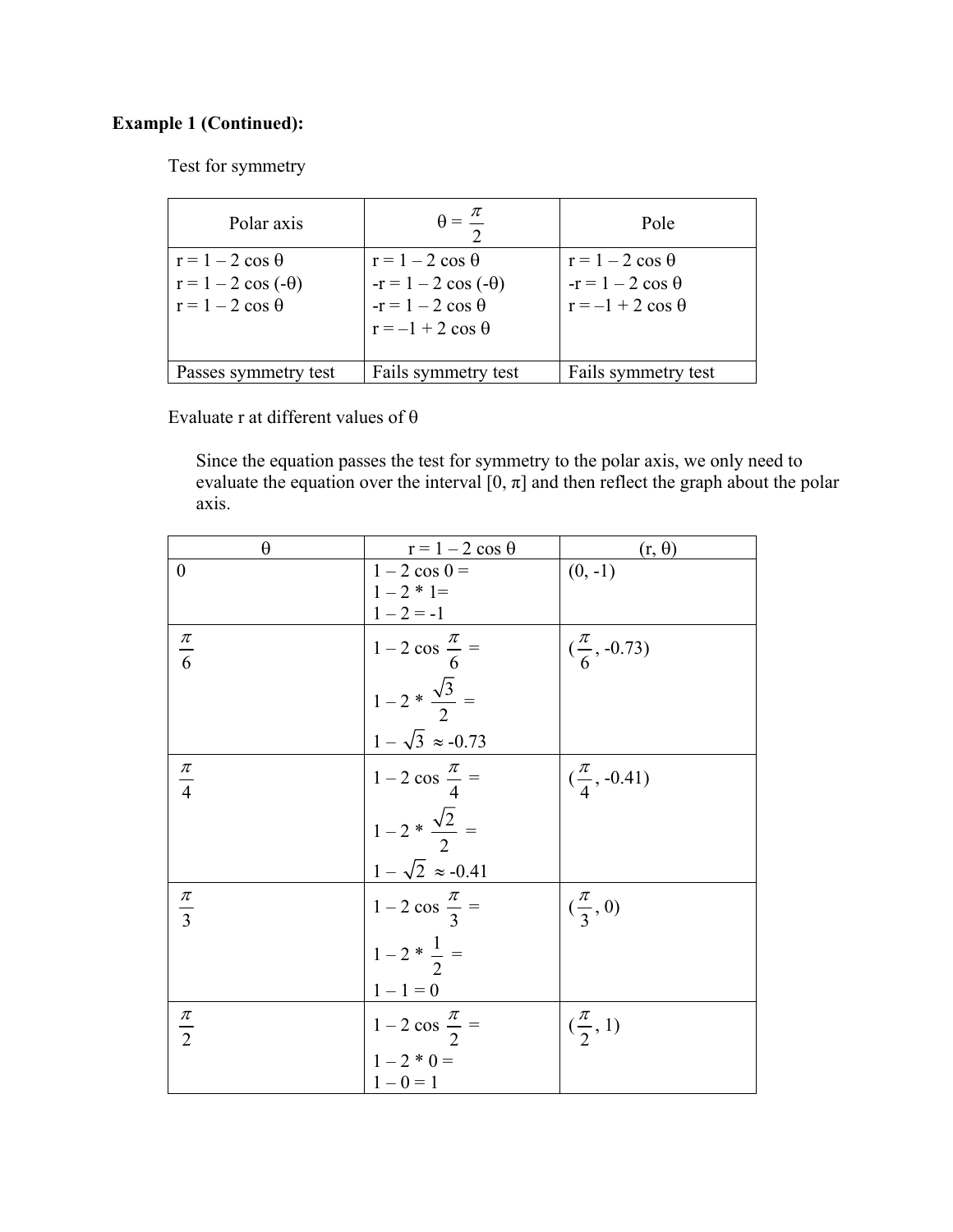| $\theta$         | $r = 1 - 2 \cos \theta$                                         | $(r, \theta)$            |
|------------------|-----------------------------------------------------------------|--------------------------|
| $\frac{2\pi}{3}$ | $1-2 \cos \frac{2\pi}{3} =$                                     | $(\frac{2\pi}{3}, 2)$    |
|                  | $1-2$ * $-\frac{1}{2}$ =                                        |                          |
|                  | $1 + 1 = 2$                                                     |                          |
| $\frac{3\pi}{4}$ | $1 - 2 \cos \frac{3\pi}{4} =$                                   | $(\frac{3\pi}{4}, 2.41)$ |
|                  | $1-2$ * $-\frac{\sqrt{2}}{2}$ =                                 |                          |
|                  |                                                                 |                          |
| $\frac{5\pi}{6}$ | $\frac{1 + \sqrt{2} \approx 2.41}{1 - 2 \cos \frac{5\pi}{6}} =$ | $(\frac{5\pi}{6}, 2.73)$ |
|                  | $1-2$ * $-\frac{\sqrt{3}}{2}$ =                                 |                          |
|                  | $1 + \sqrt{3} \approx 2.73$                                     |                          |
| π                | $1-2 \cos \pi =$                                                | $(\pi, 3)$               |
|                  | $1-2$ * $-1=$                                                   |                          |
|                  | $1 + 2 = 3$                                                     |                          |

**Example 1 (Continued):** 

Plot the points

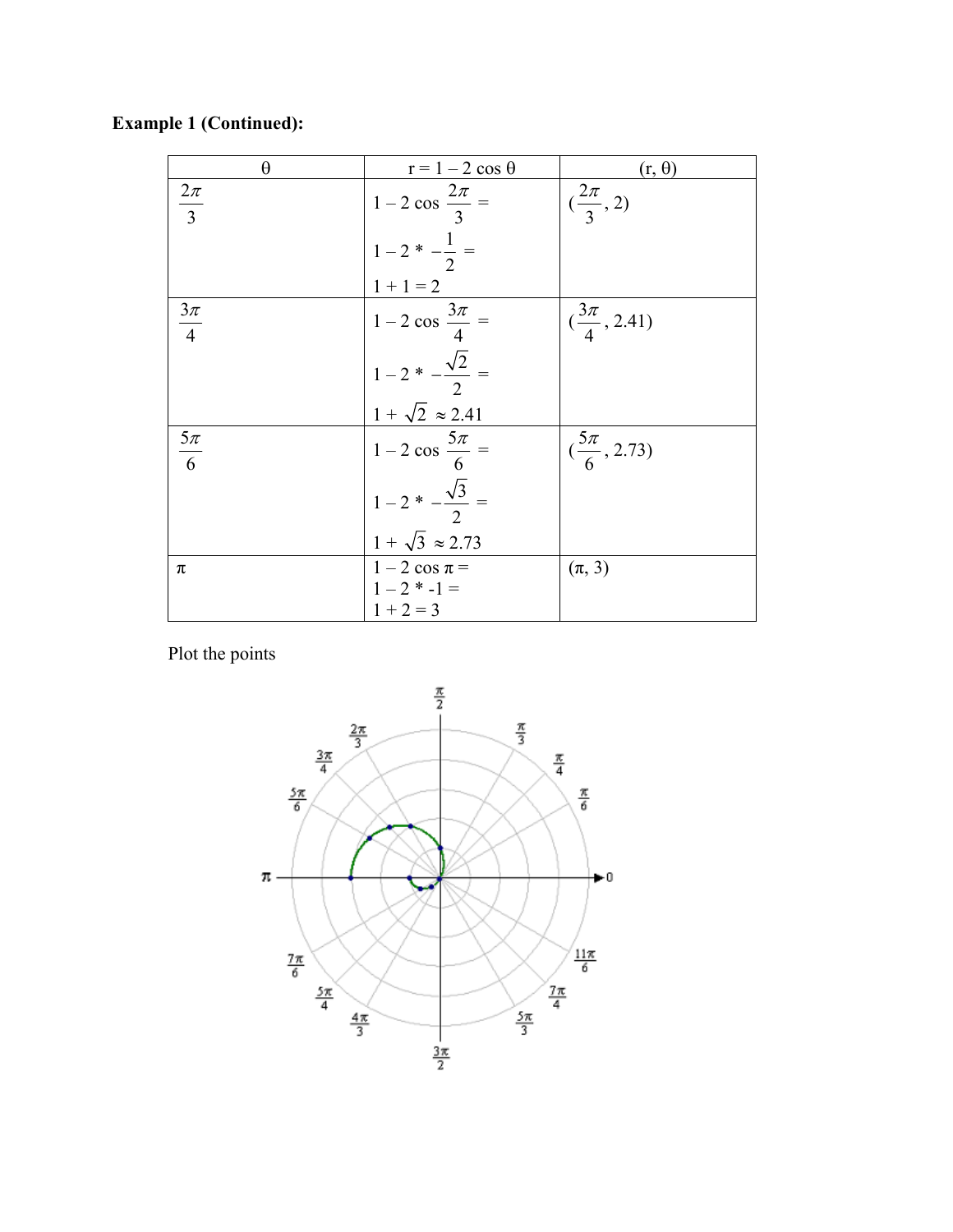#### **Example 1 (Continued):**

Use the symmetry to complete the graph

![](_page_7_Figure_2.jpeg)

**Example 2:** Graph the polar equation  $r = 3 \cos 2\theta$ .

Solution:

Identify the type of polar equation

The polar equation is in the form of a rose curve,  $r = a \cos n\theta$ . Since n is an even integer, the rose will have 2n petals.

 $2n = 2(2) = 4$  petals

Test for symmetry

| Polar axis              |                          | Pole                  |
|-------------------------|--------------------------|-----------------------|
| $r = 3 \cos 2\theta$    | $r = 3 \cos 2\theta$     | $r = 3 \cos 2\theta$  |
| $r = 3 \cos 2(-\theta)$ | $-r = 3 \cos 2(-\theta)$ | $-r = 3 \cos 2\theta$ |
| $r = 3 \cos (-2\theta)$ | $r = -3 \cos (-2\theta)$ | $r = -3 \cos 2\theta$ |
| $r = 3 \cos 2\theta$    | $r = -3 \cos 2\theta$    |                       |
|                         |                          |                       |
| Passes symmetry test    | Fails symmetry test      | Fails symmetry test   |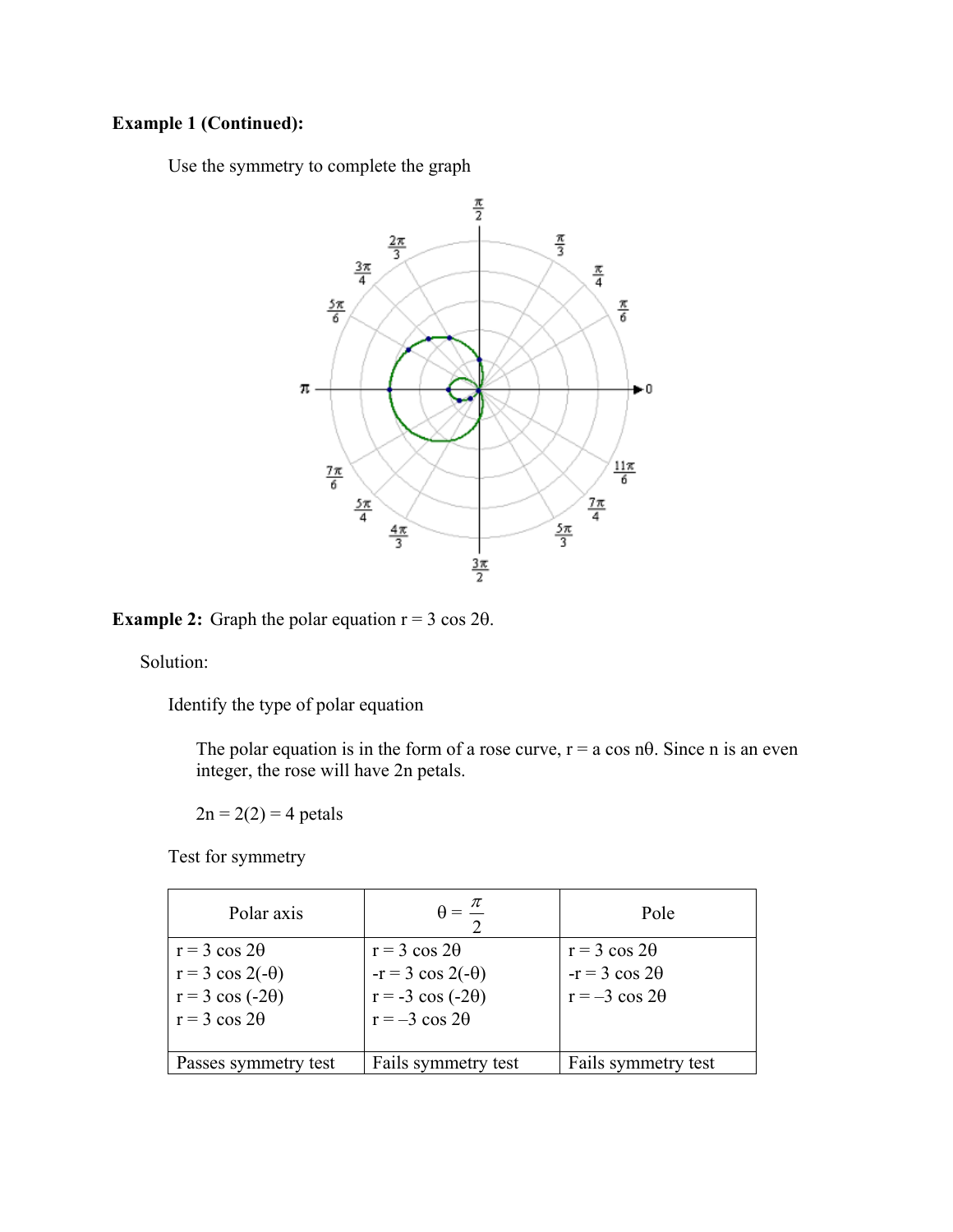## **Example 2 (Continued):**

| Evaluate r at different values of $\theta$ |  |  |  |  |  |
|--------------------------------------------|--|--|--|--|--|
|--------------------------------------------|--|--|--|--|--|

| $\theta$         | $r = 3 \cos 2\theta$              | $(r, \theta)$                    |
|------------------|-----------------------------------|----------------------------------|
| $\boldsymbol{0}$ | $3 \cos 2(0) =$<br>$3 * 1 = 3$    | (0, 3)                           |
| $\frac{\pi}{6}$  | $3 \cos 2(\frac{\pi}{6}) =$       | $(\frac{\pi}{6}, \frac{3}{2})$   |
|                  | $3 \cos \frac{\pi}{3} =$          |                                  |
|                  | $3 * \frac{1}{2} = \frac{3}{2}$   |                                  |
| $\frac{\pi}{4}$  | $3 \cos 2(\frac{\pi}{4}) =$       | $(\frac{\pi}{4},0)$              |
|                  | $3 \cos \frac{\pi}{2} =$          |                                  |
|                  | $3 * 0 = 0$                       |                                  |
| $rac{\pi}{3}$    | $3 \cos 2(\frac{\pi}{3}) =$       | $(\frac{\pi}{3}, -\frac{3}{2})$  |
|                  | $3 \cos \frac{2\pi}{3} =$         |                                  |
|                  | $3 * -\frac{1}{2} = -\frac{3}{2}$ |                                  |
| $\frac{\pi}{2}$  | $3 \cos 2(\frac{\pi}{2}) =$       | $(\frac{\pi}{2}, -3)$            |
|                  | $3 \cos \pi =$<br>$3 * -1 = -3$   |                                  |
| $\frac{2\pi}{3}$ | $3 \cos 2(\frac{2\pi}{3}) =$      | $(\frac{2\pi}{3}, -\frac{3}{2})$ |
|                  | $3 \cos \frac{4\pi}{3} =$         |                                  |
|                  | $3 * -\frac{1}{2} = -\frac{3}{2}$ |                                  |
| $\frac{3\pi}{4}$ | $3 \cos 2(\frac{3\pi}{4}) =$      | $(\frac{3\pi}{4}, 0)$            |
|                  | $3 \cos \frac{3\pi}{2} =$         |                                  |
|                  | $3 * 0 = 0$                       |                                  |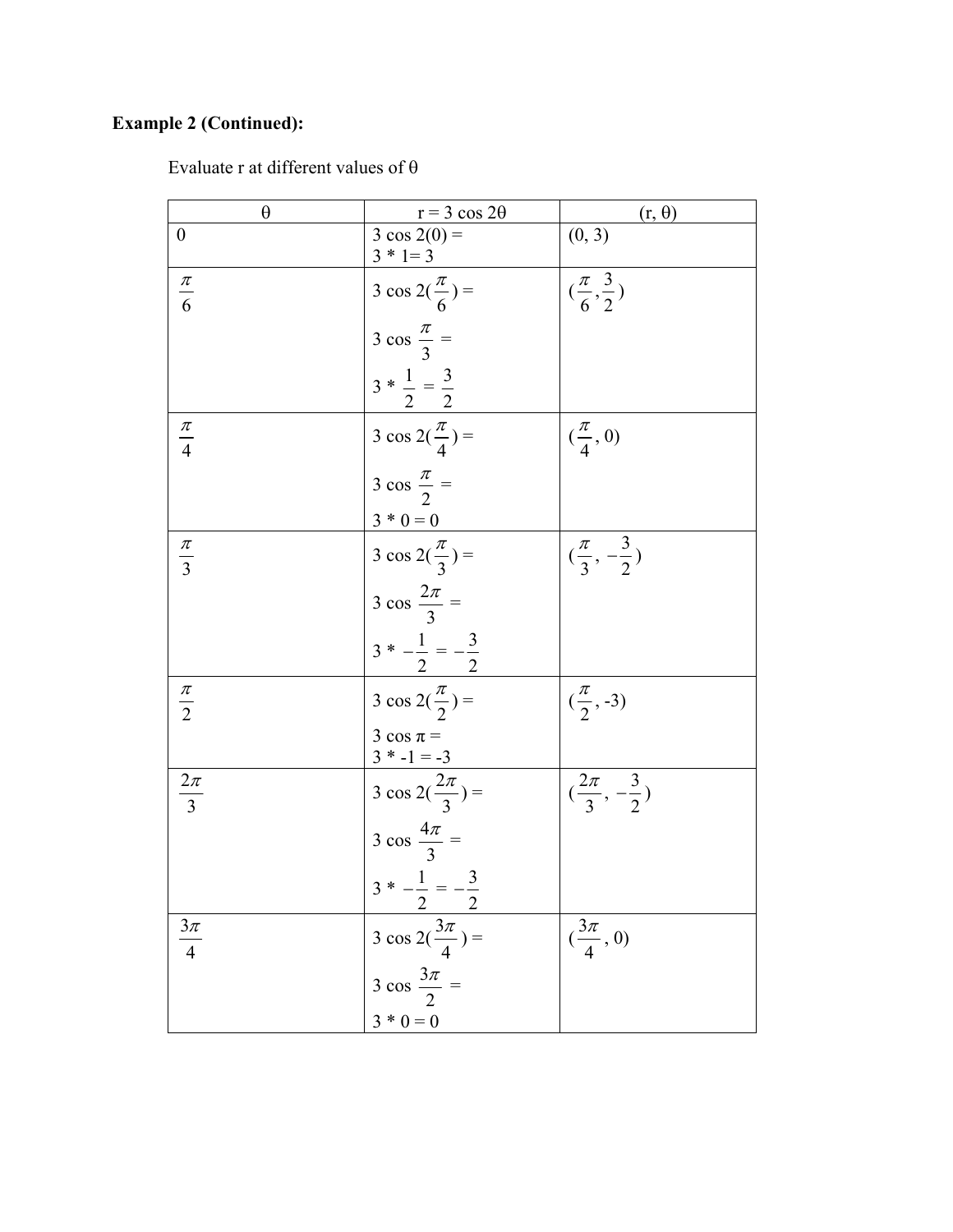## **Example 2 (Continued):**

| $\frac{5\pi}{6}$ | $1 \text{ 3 cos } 2(\frac{5\pi}{6}) =$ | $5\pi$     |
|------------------|----------------------------------------|------------|
|                  | $3 \cos \frac{5\pi}{2}$                |            |
|                  | $3 * 1$<br>$\bigcap$                   |            |
| π                | $3 \cos 2(\pi) =$                      | $(\pi, 3)$ |
|                  | $3 * 1 = 3$                            |            |

 These points will provide us with enough points to complete the rest of the graph using the symmetry of the rose curve.

Plot the points

![](_page_9_Figure_4.jpeg)